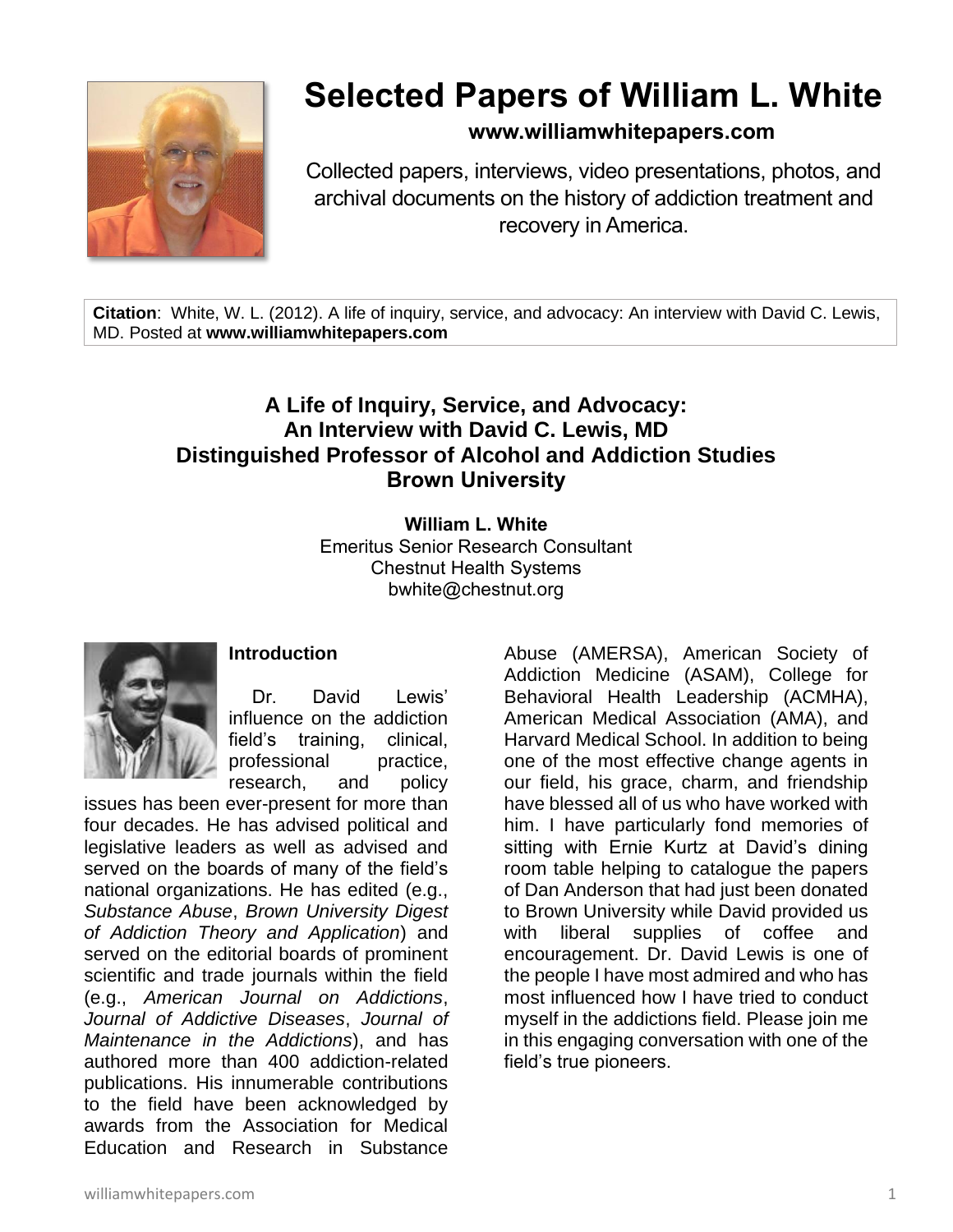### **Addiction and Medical Education**

*Bill White:* After graduating from Brown University, you completed your education at Harvard Medical School in 1961. What did you learn about addiction in your medical education at Harvard, and what were the prevailing attitudes of physicians toward the treatment of addiction at this time?

*Dr. Lewis:* There was nothing in the curriculum that I remember about addiction treatment, although there was quite a bit about the medical complications of alcoholism. There was little on addiction even though heroin addiction was a serious problem in those days. As for attitudes, nobody considered any of the addictive diseases part of mainstream medical practice. I have no notion about what mainstream medical attitudes were then because it was never discussed in any of our clinical sessions.

*Bill White:* Do you think a major accomplishment of the modern era has been the shift from focusing on the medical consequences of addiction to the rabid craving that sets the stage for these consequences?

*Dr. Lewis:* I think there's been an obvious shift to the realization that addictive disease is central to relapse and continued drug and alcohol use. The interest in the complications is still important, but we no longer believe that you treat the disease by treating the complications.

*Bill White:* You've been involved in the forefront of efforts to infuse addiction-related training into modern medical education. What are some of the most significant achievements you've witnessed in this area?

*Dr. Lewis:* The founding of the Association for Medical Education and Research in Substance Abuse (AMERSA), which is a multi-professional group that grew out of the federally funded Career Teachers Program, was very important because it influenced the faculty who taught in health professional schools. The fact that it wasn't a physicianonly group was one of its greatest strengths. AMERSA also influenced the field's thinking about the kind of basic training all health professionals should have about substance use disorders. Specialist training was advanced by the American Society of Addiction Medicine with their certification exam and recently in forming the American Board of Addiction Medicine (ABAM), which then began to specifically target what should be in the curriculum for postgraduate training for addiction medicine.

**Bill White:** You played an important role in creating addiction medicine as a specialty. What drew you to addiction medicine before there was any such medical specialty?

*Dr. Lewis:* It was an accident in my career. I needed to write a paper in medical school for presentation at Harvard Medical School's Boylston Medical Society. You were elected to the Society by your classmates, and the only requirement was that you had to present a paper to your classmates. I had no topic, and then by chance, I was criticized for the way a marijuana patient was treated at the Mass. General Hospital emergency ward. Because of that criticism, I decided to look into the subject of addiction. At the time, there was a sign posted in Mass. General's emergency ward that threatened, "Drug Addicts shall be reported," listing cocaine, heroin, and marijuana.

So, I started to read about it, but there wasn't much in the library, and when I went to the advisor of the Boylston Society, he said it was a waste of time to write about addiction because you "can't do anything for those people." My anti-authoritarian nature led to my continued exploration of the subject. The resulting paper was eventually published in *The New England Journal of Medicine*, co-authored with Dr. Norman Zinberg, along with another paper we wrote together, documenting our encounters with 400 addicts in Boston's teaching hospitals.

People then thought I was an expert, so I kept getting asked about addiction, addiction history, and addiction medicine. That forced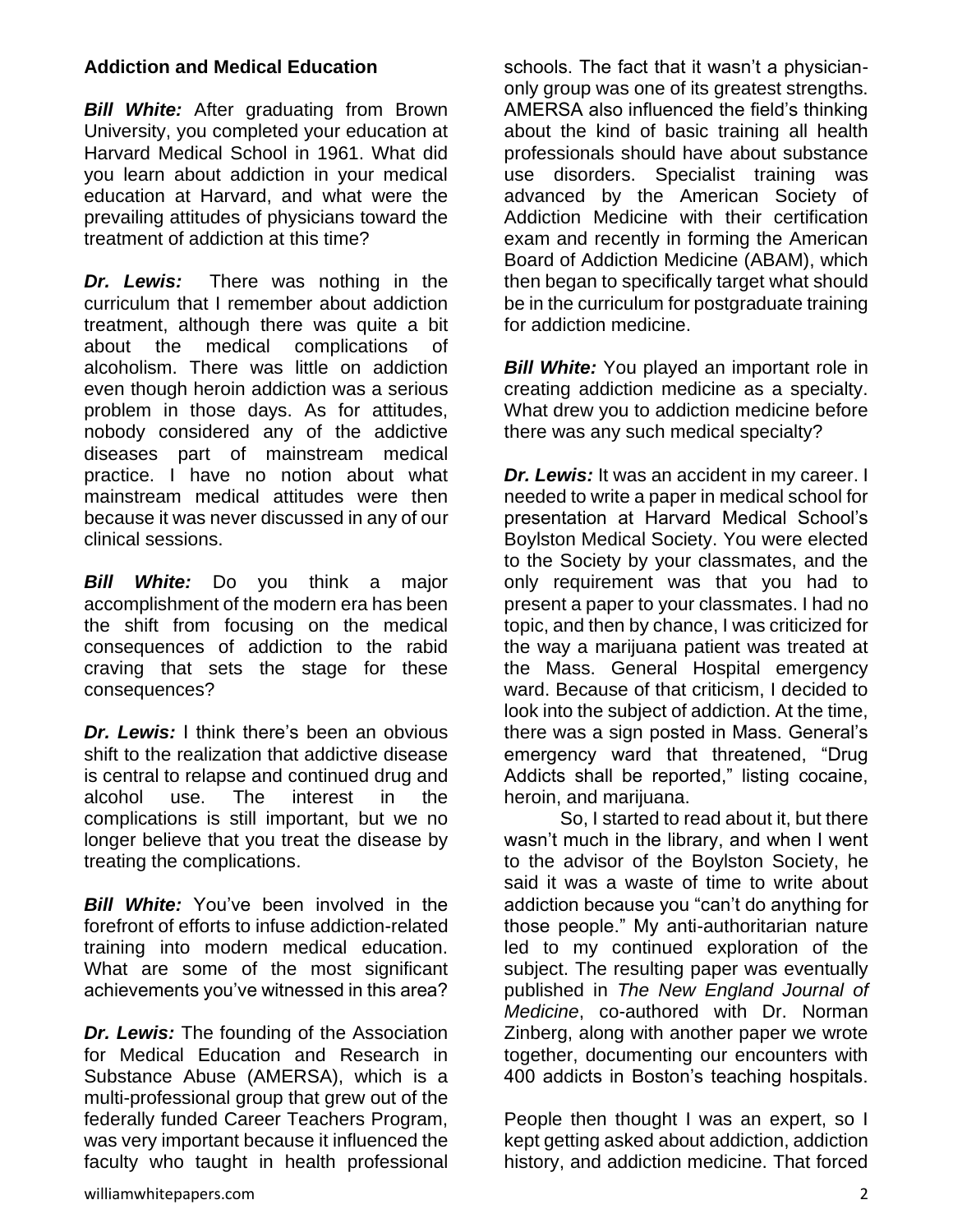me to become an expert. There wasn't any formal training, but because my classmates who heard the Boylston Society paper presented had internships and residencies all over Boston, they asked me to see virtually every addict in the teaching hospitals in Boston. I saw many people who were addicted to heroin and to alcohol especially at the Boston City Hospital. I simply built my knowledge patient by patient. There were very few physicians in Boston interested in addiction and most were psychiatrists. I quickly learned that addiction was not a symptom of another psychiatric disorder, which was a common view during this period. When you say I was focusing on addiction medicine from the beginning, I was forced to do it by my patient experience, not by formal training.

{I need to add here an explanation of how I went from writing a paper about addiction in medical school to being medical director of the Washingtonian Center for Addiction. My postgraduate training was in internal medicine: the first two years in Boston, then Cleveland and Dallas where I had a two-year fellowship in rheumatology. By the time I returned to Boston as Chief resident in Medicine at Beth Israel Hospital, I was an arthritis specialist, but nobody wanted to hear about lupus or rheumatoid arthritis. Whenever I was asked to give the grand rounds, they wanted me to talk about heroin addiction or alcoholism. I was filling a vacuum in medical education, and it was the force of this vacuum that led me to the Washingtonian Center.}

#### **Early Work in the Field**

**Bill White:** How did your early work at the Beacon Hill free clinic influence your understanding of addiction?

*Dr. Lewis:* That was huge. In 1968, I was in my office at Beth Israel Hospital, where I had my first job as director of the medical outpatient department and emergency ward, when I got a call from a prominent lawyer in Boston. He said, "Where the hell are you?" I didn't have a clue what he was talking about. He said, "Come down and look at Boston Common. There are thousands of kids; there's drug taking of every variety and overdoses. It's a disaster." I went down there, and it was a disaster. So, I started a free clinic that was modeled a bit after the Haight-Ashbury free clinic in San Francisco.

I went out to San Francisco and had lunch with David Smith and asked his advice on setting up a free clinic. He said, "There is no advice; you just do it." So, I just did it with my colleagues in psychiatry, medicine, and pediatrics and lots of volunteers, including public health nurses from Boston City Hospital. We tried to provide care in the middle of all this drug-taking and Vietnam War protests on the Boston Common. It was really nuts and even more problematic because the police were there in attack mode.

*Bill White:* Did you have much contact with the local political system at this point?

*Dr. Lewis:* I had my first contact with the political system when I called the mayor of Boston at his summer place and asked him to do something about the police on Boston Common. We did actually succeed in getting the police to back off. That set the stage for setting up the free clinic at the King's Chapel parish house, which was a gorgeous building at the foot of Beacon Hill.

We saw about 10,000 kids in the first 2 years, all with volunteers. The equipment was "donated" from the surrounding hospitals. It was a very low-cost operation, but extremely educational. I certainly learned that you can't take care of individuals without knowing about their families, and you can't take care of addiction or drug problems without really knowing a lot about the community from which people come.

*Bill White:* From '72 to '79, you served as the medical director of the Washingtonian Center for Addictions in Boston. What was it like to work at such a historic institution?

*Dr. Lewis:* Like working in a history book. As I read more about the early history of treatment and recovery, I realized how successful the Washingtonian movement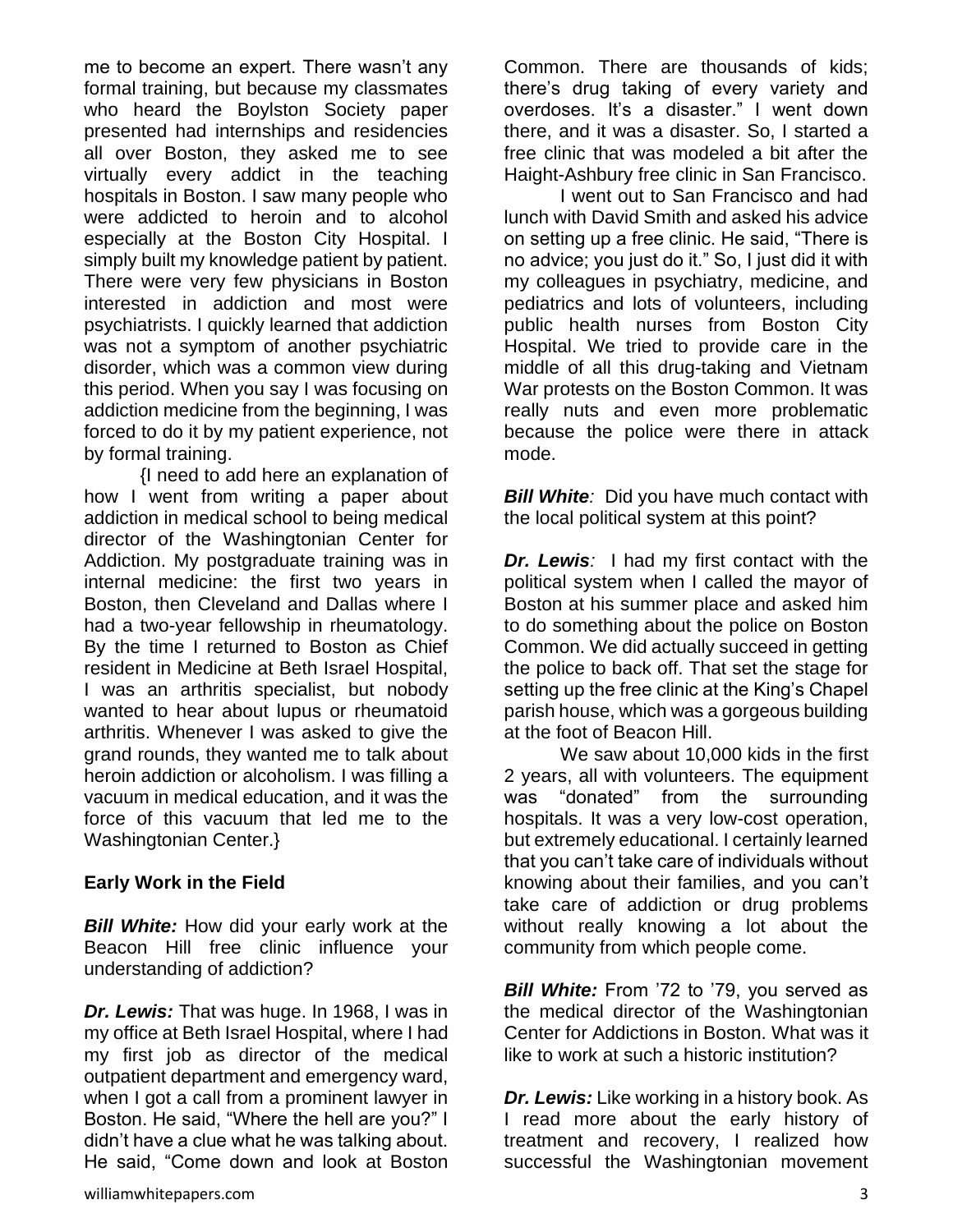was. A lot of people took that pledge. The roots of the Washingtonian Center for Addictions in Boston can be traced to the 1857 opening of the Home for the Fallen in South Boston. I went through the archives and saw that Jack Kennedy had been a member of the board in its fancier days before I arrived. By the time I became the medical director, it had become a hospital for the down and out.

We divided the alcoholics and the drug addicts. Each side of the hospital had a different group, and we didn't mix them, so I had a chance to learn what the differences were. Of course now, there's so much overlap in drug and alcohol taking that you couldn't make that separation if you tried to. I recall many intrusions by the state police in those days, including interference with our efforts to start a small methadone maintenance clinic.

Norman Zinberg was the head of psychiatry—the individual who was my mentor in medical school and who had coauthored the papers for *The New England Journal of Medicine*. We worked together with a really terrific, sophisticated staff at the hospital in what was then a unique treatment resource in Boston. We treated thousands of addicted patients and rode the waves of drug trends at that time from heroin to barbiturates to PCP. We trained physicians and counselors and had what I think was the first addiction-focused social work training program in the United States.

What I learned in the free clinic was street learning, and what I learned in the Washingtonian Center was how to provide organized medical care for alcoholics and addicts, how to supervise clinical staff, and how to initiate treatment, which was connected to the community but was still medically oriented. That's where I learned about AA. I learned the hard way because a lot of the staff members and patients at the Washingtonian at that time somewhat opposed AA. We had a largely Roman Catholic clientele at the Washingtonian who had terrible things to say about their church experience and who saw AA as another church experience.

But I saw the successes of AA in our patients who participated, and so I got involved. I visited AA meetings and urged AA groups to meet at the hospital, which they had refused to do before but eventually did.

Our advisory board at the Washingtonian included figures well known in the history of alcoholism treatment like Seldon Bacon, who wasn't very helpful to me (a bit tough on doctors), and others, like Dr. Jack Norris, who were very supportive. Norris was particularly helpful in calming me down when I was feeling guilty that people weren't getting better as fast as I thought they should.

**Bill White:** You had a very unique position in the 1970s, from both a street level and also a clear awareness of what was unfolding nationally at the White House and with NIAAA and NIDA.

*Dr. Lewis:* Yes, it was a unique perspective. Our community was this frenzied scene on Beacon Hill and on Boston Commons and in the drop-in centers, but there was a much wider policy issue as to what would be done nationally. It was the beginning of planning for a national program, which had Jerry Jaffe going from Columbia to the White House to forge a national response to growing drug problems. My work as advisor to Mayor Kevin White of Boston as Chair of Boston's Coordinating Council on Drug Abuse was great training for the national policy work that would involve me in the years that followed. The Coordinating Council also was involved in state planning under Governor Michael Dukakis. Also during that period, nineteen mayors and their local addiction experts set up a national organization, the National Association for City Drug and Alcohol Coordination (NACDAC), in which Boston was quite active and I chaired. As federal policy programs developed further, I received several invitations to testify at Congressional hearings on such issues as amphetamine abuse and medical education. I met Senator Harold Hughes then and ended up working with some of his staff on the various pieces of legislation in the early '70s. So, for me, the '70s became a super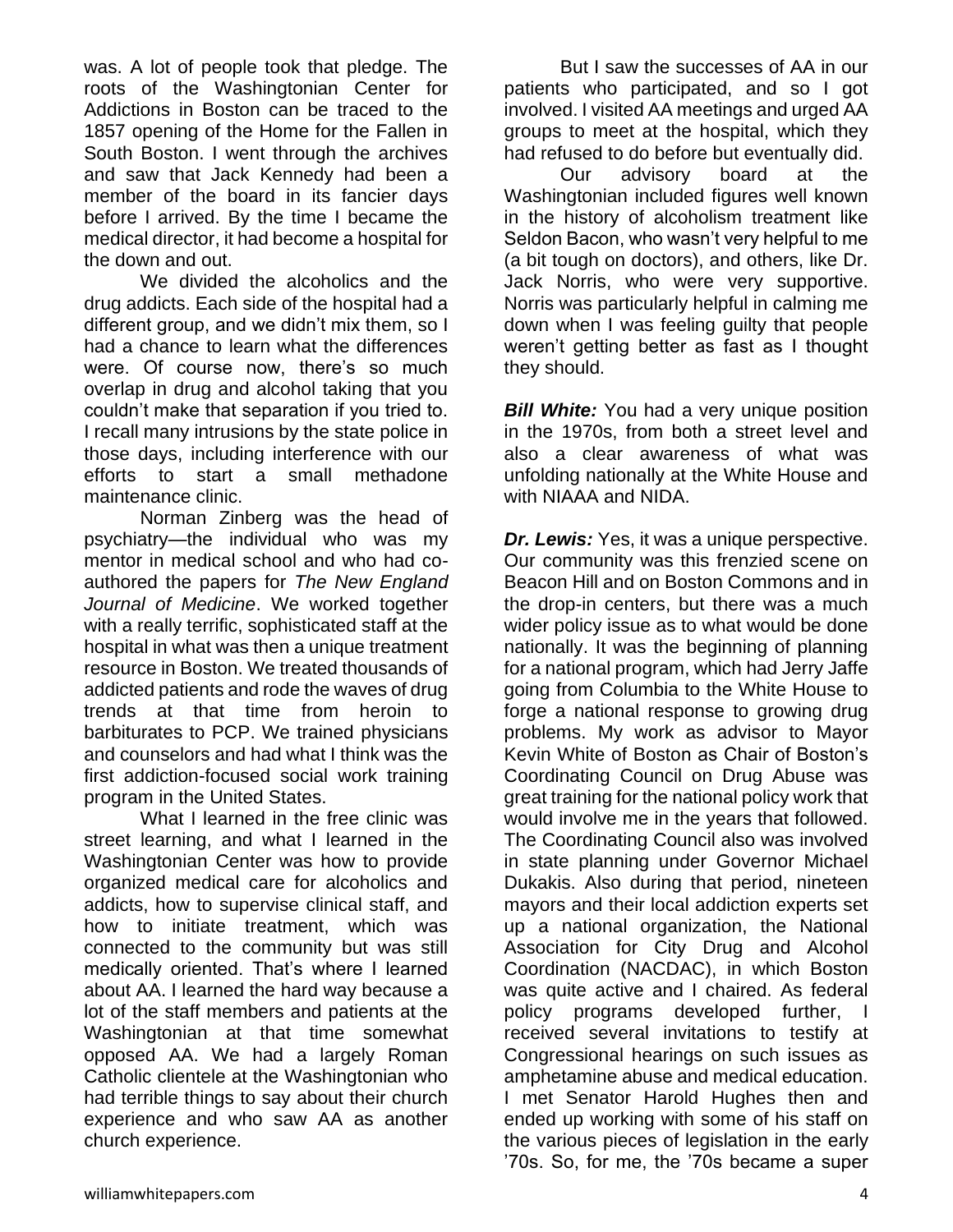learning curve and a time of growing policy involvement.

# **Brown University**

*Bill White:* And then in 1976, you returned to Brown.

*Dr. Lewis:* That was another chancy thing. I attended a Brown University cocktail party at a research meeting in Atlantic City and met the head of medicine and the vice president of Brown University. They tell me they have a donor named Donald Millar who's interested in urging Brown to do more in the field of alcoholism. And I said, "Well, I'm medical director of an addiction hospital. I'd like to know more about it." That's how it all started. They invited me to give a medical lecture at Brown. They got interested in the Washingtonian, and they sent a group of students there to do a project on addiction treatment.

One thing led to another, and I eventually ended up in the endowed chair that was established through Donald Millar's contribution. It was one of the first endowments in addiction medicine in the United States. I got very lucky with Donald Millar. When I first met him, he was at a dinner with the vice president of Brown. I was invited to that dinner, not as a candidate to get the endowed chair, but just to meet the potential donor. When he went on about his disappointment with treatment by his psychiatrist, I said, "Gee, that's too bad, but you know I'm an internal medicine doctor." He turned to me, grabbed my hand, and said "You're an internal medicine doctor. How wonderful!" I've always worked really well and closely with psychiatrists, but at that moment, I was all internal medicine.

*Bill White:* You published studies on the use of methadone and naltrexone in the treatment of heroin addiction. How did those early experiences influence your later views on the use of medication in addiction treatment?

*Dr. Lewis:* My positive experience with using medication in addiction treatment dates from when I started my private practice at the Beth Israel Hospital. I prescribed Antabuse for alcoholics and methadone for heroin addicts. Prescribing methadone was no problem then. I could write a prescription, and the pharmacist would fill it. This was before all the dysfunctional methadone regulations. I integrated my methadone maintenance patients, who were all heroin addicts, right into my primary care practice.

It was really an interesting scene because there was a waiting room for all the internal medicine private patients. Doctors were in various exam rooms, including the head of medicine, Howard Hiatt. Nobody knew that my patients were heroin addicts. I was taking care of primary care patients, many who just needed annual checkups, along with heroin addicts for whom I was prescribing methadone. Everything went smoothly. It was totally integrated into care.

It was only many years later when Howard Hiatt was on an NIH consensus panel—it was the first one on addiction they did at NIH, that I was one of the invited speakers. I told the story about my patients being integrated in the primary care clinic, and Dr. Hiatt came up to me afterwards, and he said, "I never knew." His cancer patients were sitting next to my heroin addicts, and he never knew. So, the whole idea of the integration of pharmacotherapy into addiction treatment was never a big deal for me, but I experienced the controversy. "You shouldn't do it. It's a crutch. It's wrong." I think the 12-Step programs were particularly vehement. They were telling our alcoholic patients to stop their anti-depressants when they went to AA.

I saw addiction as a disease from the very beginning of my work, and I knew that credibility within the mainstream health care system hinged on the development of better treatment—including medication-assisted treatment. I believed that medicationassisted treatment of addiction would lead to the same kind of clinical breakthroughs and reductions in social stigma that had occurred with cancer treatment. I saw methadone as the beginning of effective medications for addiction, and I did not see such treatment as incongruent with 12-Step recovery.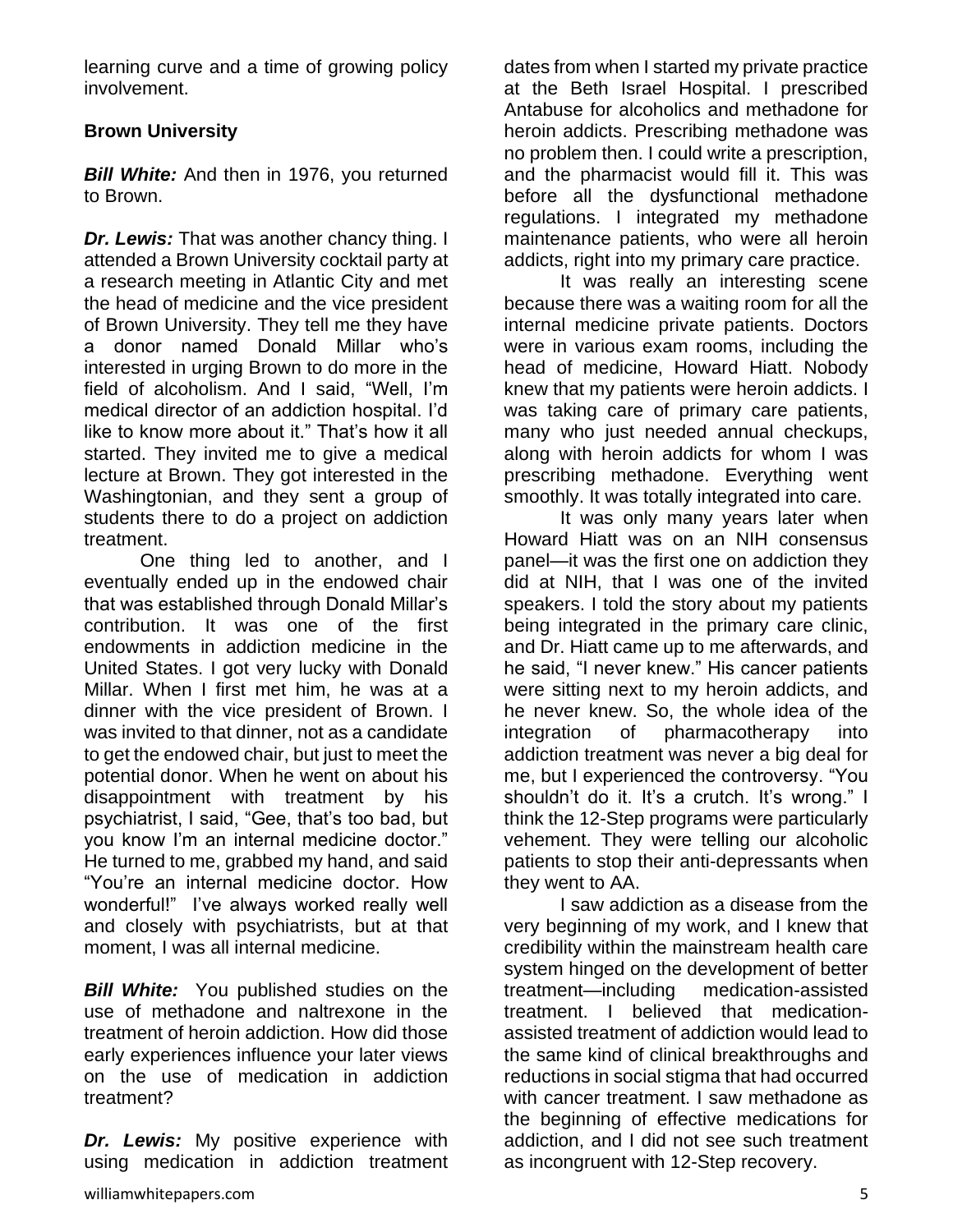While it was hard for me to understand the resistance from the professional and the recovery community, I had memorable exposure to the opposition to the use of drugs for the treatment of a drug problem. Black Panthers from Chicago picketed the mayor's drug program because Boston had a methadone maintenance clinic. The state police started to film our methadone maintenance patients at the Washingtonian from a bread truck. I went to the head of the regional federal narcotics bureau and asked him to intercede, and he did. I got involved early on in trying to fight for the use of pharmacotherapy to treat addiction, and I still do. Now, we have a slew of outcome research showing that counseling (including 12-step) plus medication is more effective than either alone.

*Bill White:* You assembled a very impressive team at Brown whose members exerted a major influence on modern addiction treatment. What do you feel best about when you reflect back on your work to date at Brown?

*Dr. Lewis:* The Center for Alcohol and Addiction Studies was conceived as a research center with strong ties to health professional training public policy. We focused from the beginning on this sciencecommunity interaction, which received great support from then Brown University President Howard Swearer. From the very beginning, we were interested in the relevancy of the kind of research we were doing and its applicability in clinical settings. I feel really good about our fidelity to that founding vision. We collaborated with many college departments at Brown, including anthropology, history, political science, and economics. I think that enriched the quality of our research and extended the range of our impact.

We advanced research training and medical education programs from the very beginning. We served as the national office for AMERSA for a decade. Our Addiction Technology Transfer Center was the first regional center including schools from all New England states. Last but not least, we developed a NIDA/NIAAA-funded postdoctoral training program that is now in its 27<sup>th</sup> year and is the centerpiece of the Center's training programs.

### **The History of Addiction Treatment and Recovery**

*Bill White:* When did you first became infatuated with the history of addiction treatment and recovery in the United States?

*Dr. Lewis:* In medical school, I studied and wrote papers on the history of narcotics in the US, what happened with Harry Anslinger's Bureau of Narcotics, and how the war on drugs developed. I also became interested in temperance and AA history when I was at the Washingtonian because there was controversy around these issues in my day-to-day practice. I felt that I understood the war on drugs much better because I'd studied drug history as a medical student.

And then there is the story of how we started the archives at Brown. I received a call from Ernie Kurtz, whom I knew from both of us serving as faculty at the Rutgers Summer School of Alcohol Studies. Ernie tells me about collector and book dealer Charles Bishop's interest in divesting himself of 15,000 items about temperance and AA history all residing in his house in Wheeling, West Virginia. So, I said, "Sure. Why not?" I went over to the Brown library, and I told them about it. They were really unenthusiastic, particularly because Charlie's collection had a lot of "items." They're not interested in items; they're more interested in books and letters—mostly letters—and original documents. But the idea that they would be items, like sheet music scores, did not bring enthusiasm. I said, "Why don't we go down there and take a look anyway?"

So, two Brown librarians and I traveled to Charlie's home in West Virginia. And it was phenomenal! The whole house was filled with the most amazing stuff. There were photographs of Dr. Bob and Bill W. on the wall and a literal truckload of temperance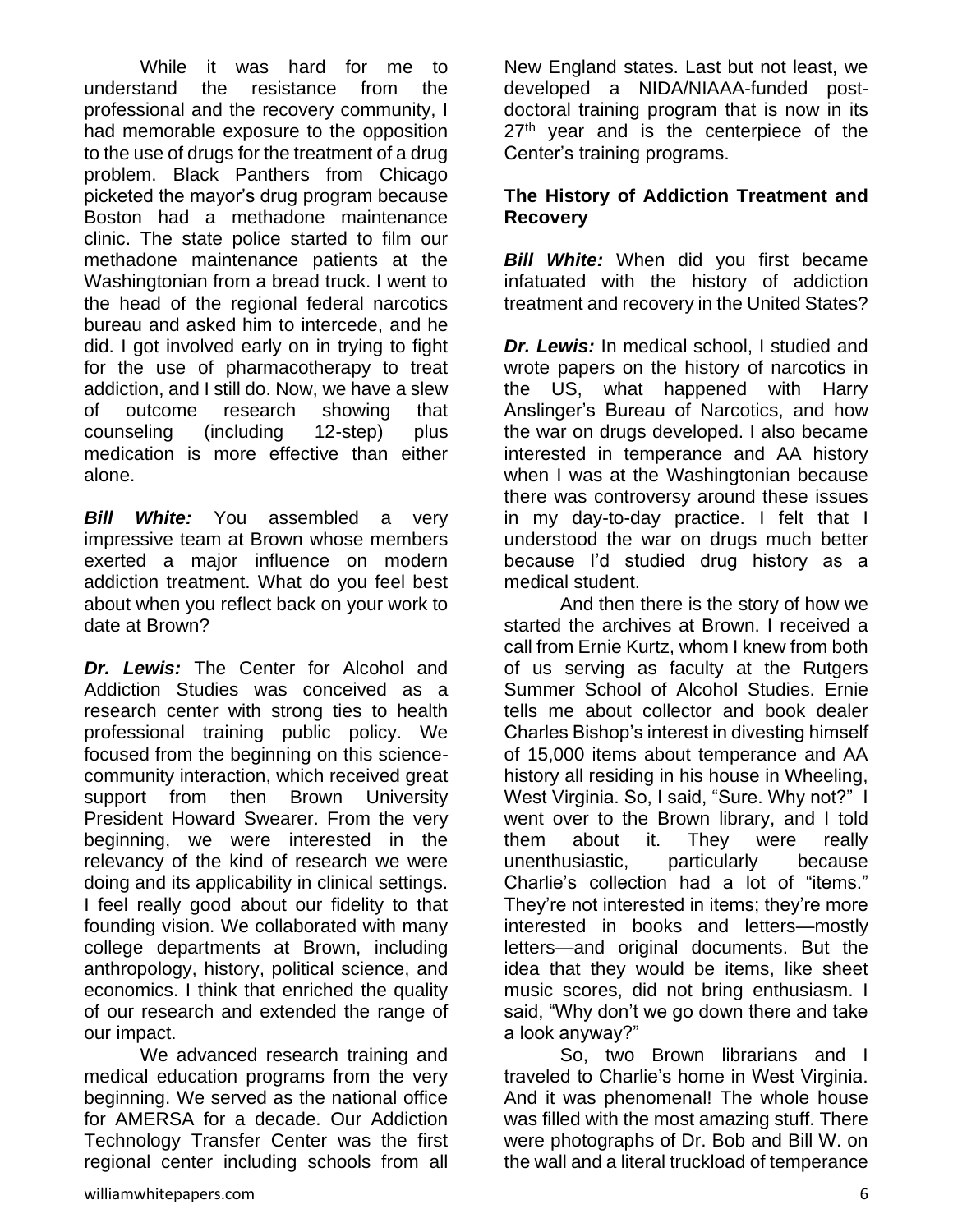material that Charlie had purchased from the Anti-Saloon League. And of course, Charlie was such an engaging and interesting character that it was great fun for everyone. I'm an amateur photographer, so I took a slew of pictures that we were able to show when we got home.

So, the library sort of backed into it. They said, "We're not sure what we're gonna do with the items, but the John Hay Library would sure like the letters and books, but you need to raise the money for the purchase." That challenge seemed overwhelming but it turned out to be easy. Vartan Gregorian, who was the president of Brown at the time, was the head of the New York Public Library, and so he needed no convincing of the project's potential. I went to him for advice about where I could get money for this collection. He had somebody from the Development staff in there taking notes. And he's thinking, it should be a local leader from the business community—perhaps Chester Kirk. Chester Kirk was already a donor to our Center. So, Gregorian dictates a letter to Chester Kirk that I signed and sent. In the follow-up, Chester Kirk made a contribution of \$250,000 that began this amazing journey that has now grown into multiple collections related to AA, alcoholism, and recovery. At one point, some of the local AA community had a meeting with me and the head librarian and suggested that we have an AA convention here where members could view our AA and related collections. The librarian turned to the leader of this local AA contingent saying, "How many people do you think there'll be," thinking about how they might accommodate a dozen or so visitors. And the guy said, "Well, probably about 7,000." I thought the librarian was going to faint on the spot at the very idea of 7,000 people coming to the John Hay Library. It was very amusing, but it also conveyed to me the potential import of these collections. And that was before we added the many collections since (see [http://library.brown.edu/collections/kirk/relat](http://library.brown.edu/collections/kirk/related.php) [ed.php\)](http://library.brown.edu/collections/kirk/related.php), including those of Dr Bob, Marty Mann/NCADD, Clarence Snyder, Ernie Kurtz, Rufus King, Rutgers Library Anti-Saloon League, and the papers of Dan

*Bill White:* One of the things you did as a follow-up was bring the field's historians together for the first time. A large number of us had never met face-to-face until those first meetings at Brown. In looking back, what do you think was most significant about those meetings?

*Dr. Lewis:* Well, I think we added credibility to historical studies within the addictions field and people liked the idea of having all these materials in one place accessible for scholarly research. We brought many historical threads together. Here in one place, you've got women's studies with the Marty Mann collection. You've got temperance studies and a treasure trove of AA-related documents, including Dr Bob's archives. You've got all this continuity of lines of history that you've written about so eloquently. Bringing all this scholarly power together in one place for those early meetings was quite a milestone. It was a very congenial group, and the debates about historical interpretations were productive. They also gave good advice by proposing anonymity guidelines about revealing the names of AA members who were identified in the collection. Also out of those meetings and because the group wanted to continue their discussions, they developed a newsletter/journal called *Culture Alcohol & Society Quarterly* (CASQ) that we post on the Brown Library website (See [http://library.brown.edu/collections/kirk/casq/\)](http://library.brown.edu/collections/kirk/casq/).

# **Career Influences**

*Bill White:* You've had the opportunity to work with some of the most influential people in the modern history of treatment. Who would you consider some of the real giants of this era?

*Dr. Lewis:* If I had to offer a list off the top of my head, it would include Vincent Dole and Marie Nyswander, whom I visited at Rockefeller University while I was a medical student and saw firsthand the caring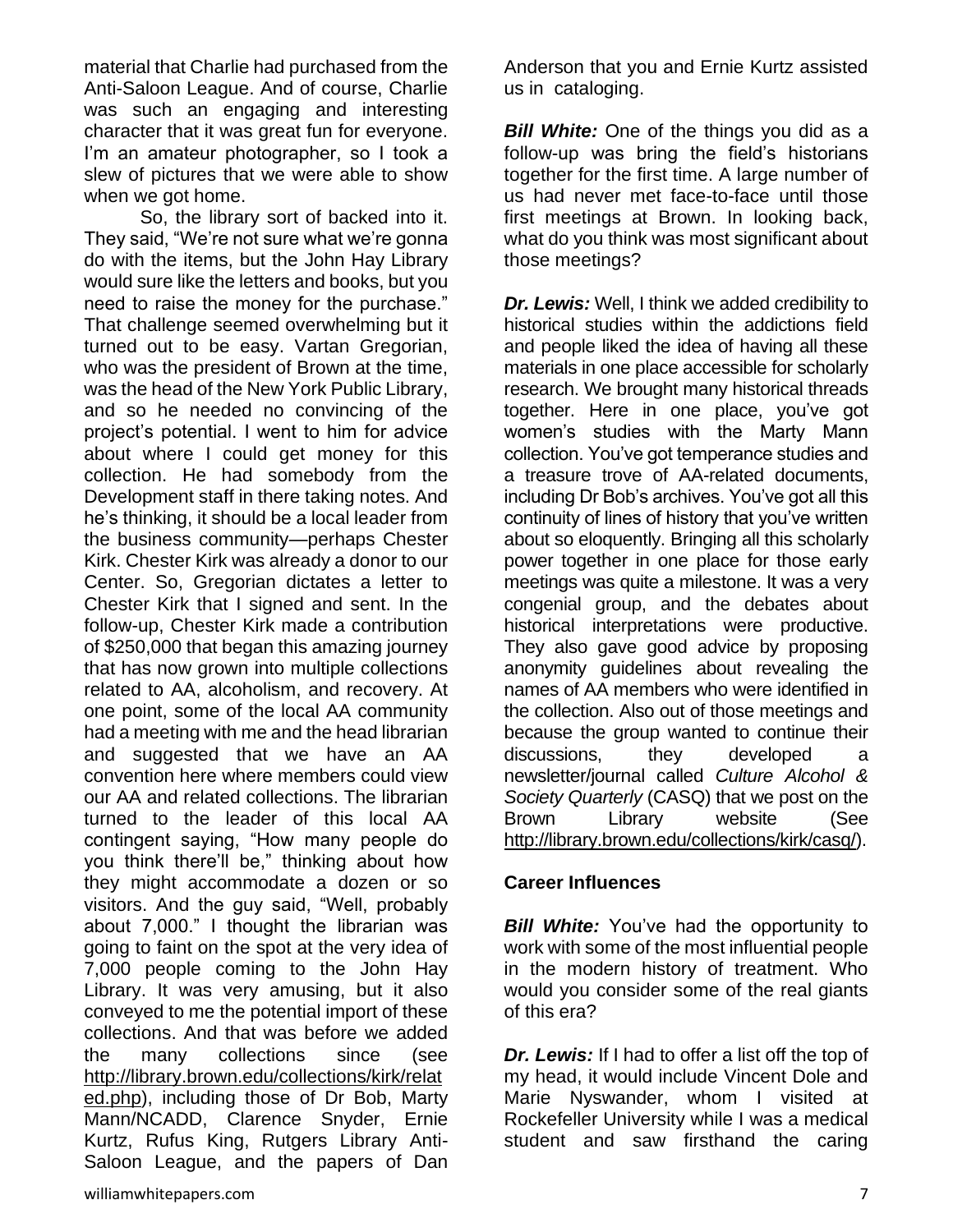approach they conveyed through their research and treatment.

There is Stanley Gitlow, who really set the tone of how the private practitioner could treat addiction. Recently, I was at the Recovery Luncheon that NCADD sponsored, and Judy Collins was telling me her story about getting sober and how Stan Gitlow was so central to saving her life. I think her story, the same way as Betty Ford's story, is important in its revelation of the importance of having physicians who know how to treat addiction in the context of private medical practice and the specialty practice of addiction medicine.

Then I would list George Vaillant because I knew him at Harvard and because I think his longitudinal studies of alcoholism were a major milestone in the history of addiction science and a milestone in the professional recognition of the value of 12 step programs.

Ed Senay would be on the list because of Chicago's multidisciplinary, multi-modality approach to treating heroin addiction. Ed and I became friends and wrote together on addiction treatment.

Tom McLellan and I worked together on some projects and became friends. Tom has this unique, self-deprecatory sense of humor, a fearless and fair approach to looking at new data that challenges prevailing wisdom, and he's a great listener.

Alan Marlatt's work in relapse prevention and the larger arena of harm reduction earns him a special place in this era. He brought a lot of rigorous science and common sense to discussions often lacking in both.

Thomas Bryant was for many years an articulate leader for the advancement of science-based drug policy and a first-rate leader in both the addiction and mental health fields. Tom and I had the privilege of working together at the Drug Abuse Council.

And there were other people memorable in my own development, including Ebby Hoff. Leadership at the Washingtonian Center (Gladys Price, Joe Mayer) told me that Ebby Hoff was the model practitioner for effective treatment of alcoholism and addiction. It's not just the

medical. It's a health specialty, and he's a doctor who knows how to do it. And so I went to Virginia to meet Ebby Hoff. I go to his clinic, and the patients are lined up outside the door for status checks. Around a long table sits the clinical staff. Patients choose the staff member they want to see, and then all are seen by Dr. Hoff. Ebby chats with them, takes out a blood pressure cuff, and he takes their blood pressure. I walked away from that thing thinking, "What the heck is going on here?" And then I realized these status checks are what continuity of care is all about. This isn't initial treatment. These are people who are getting better; they're in early recovery. He lays on hands; he's a doctor. He's mostly a counselor, but he's a doctor, and so he takes their blood pressure. At Brown where I set up a clinic at Roger Williams Hospital, I modeled it after that clinic. It works!

There is Mark Keller. Mark was a good friend of Dwight Heath, the anthropologist and my colleague at Brown. Dwight would invite me over when Mark visited, and we had a great time. Mark was very pragmatic. He believed that words count and that you had to be very careful with how you used language. He was just very interesting and down-to-earth, extremely knowledgeable. He once turned to me—this must have been the '70s—and said, "Doctor, you know the story with addiction is not becoming addicted; it's not being able to quit." When I raised the question of psychological factors in addiction, he said, "Show me the psyche? You're a doctor. Tell me what a psyche is." We had these strange conversations. It was a privilege for me to meet legendary characters like Mark Keller, editor of the then major scientific journal in our field, the *Journal of Studies on Alcohol*.

And Norman Zinberg was my mentor. He was the most non-judgmental yet effective psychiatrist I've ever met. I think his funeral at Harvard probably drew a thousand people. Half of them were Harvard faculty, and I have a feeling that more than half of them had asked his advice over the years. He was so approachable and a great leader in the field. He fought against the war on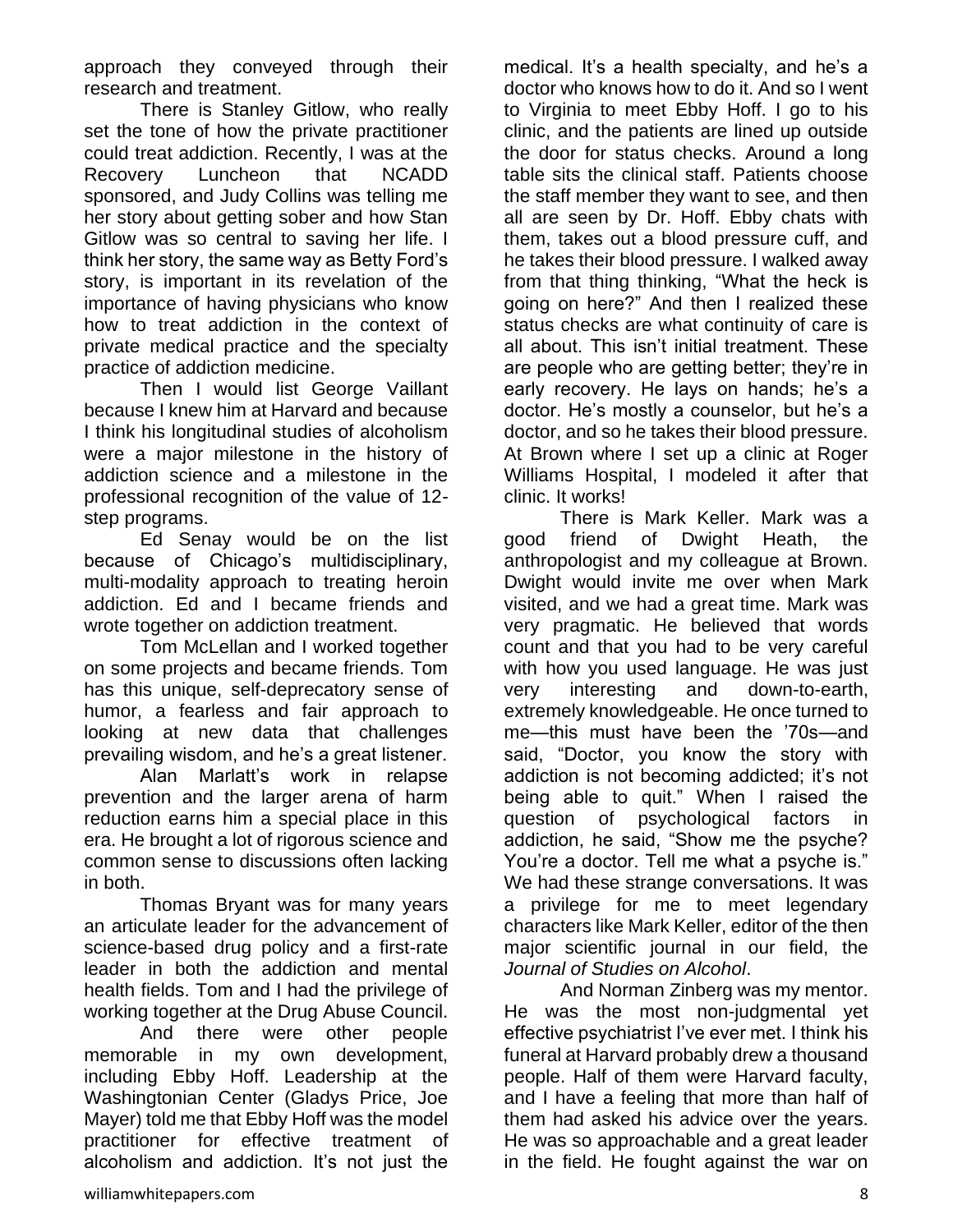drugs. He was one of the first people to step out and help the AIDS community, and he served on the President's AIDS Commission. His book, *Drug, Set and Setting*, is a classic.

#### **Reflections on Policy Involvement**

*Bill White:* You have been invited on numerous occasions to offer congressional testimony on addiction-related issues, and you've worked on health reform. What have you learned through these experiences about how policy is formed?

*Dr. Lewis:* Well, it's not by science. I think what an academic has to bring to the policy arena is extremely limited. I think about 25- 40% of policy is about science—40% on a good day. The political process is irrational enough and unpredictable enough that it operates under different rules. What may be controversial one day if you stick to it long enough may one day become policy. I drew my own conclusions. Sometimes, they didn't suit the political agenda or my professional colleagues.

Two things are required of the scientist trying to influence policy: brevity and persistence. When we set up a national organization of cities, we learned that everything we were advocating had to be able to be presented in a one-page position paper and that you had to be of service to the staff of the politicians even if you did not even meet the politician. I was lucky because I got to really work with some of the politicians, like Mayor Richard Hatcher of Gary, Indiana, who was a favorite. It's amazing when you find an elected politician who you can really work with directly. Mostly, that's not the case.

The hardest lesson for scientists to learn is that the currency of politics is not facts and science; it's money and votes. If you understand how the political system works, you can better serve as an expert consultant. I worked on the Hillary Clinton Task Force, and I was on the inside enough to see how bipartisanship can work. We got real agreement on the basic benefit package for drug and alcohol treatment with Bob Dole, John Chafee, and Ted Kennedy. I wouldn't want to go through that process now. It is so partisan now, and that's unfortunate.

*Bill White:* I think you've published more editorials and commentaries than anyone in the modern history of addiction treatment. How did this advocacy writing begin and evolve over your career?

*Dr. Lewis:* When I became Editor of the *Brown University Digest of Addiction Theory and Application,* I thought I would start writing 500-600 word commentaries on the back page of each issue for a while and see how they went. I ended up writing more than 150 commentaries, each one on a different subject. You think each month, "What's going on that I'm interested in that others might be interested in?" I'd pick something scientific or pick a policy issue. I started with those one-page commentaries and turned them into letters to the editor and then longer op-ed pieces. After a while, they add up.

*Bill White:* You've spent a good part of your life studying American alcohol and drug control policies. What do you feel are the most important changes we need to make in those policies?

*Dr. Lewis:* I don't think prohibition works. I've been fighting the war on drugs ever since my days at the free clinic and seeing the "Addicts Shall Be Reported" sign in the emergency ward. The criminal law is not an effective way to control personal drug-taking behavior. The war on drugs has been a horrendous mistake. It undermines good medical care for people with addiction. Promoting stigma doesn't encourage seeking medical care.

It is socially counterproductive and discriminatory, imprisoning thousands of people of color. Alcohol prohibition was a mistake, and early anti-drug laws of the late 1800s at the state level and the 1914 Harrison Act were also mistakes. They drove medicine and science out of drug policy and out of the treatment of addiction. They continue to do so. Law is not the problem.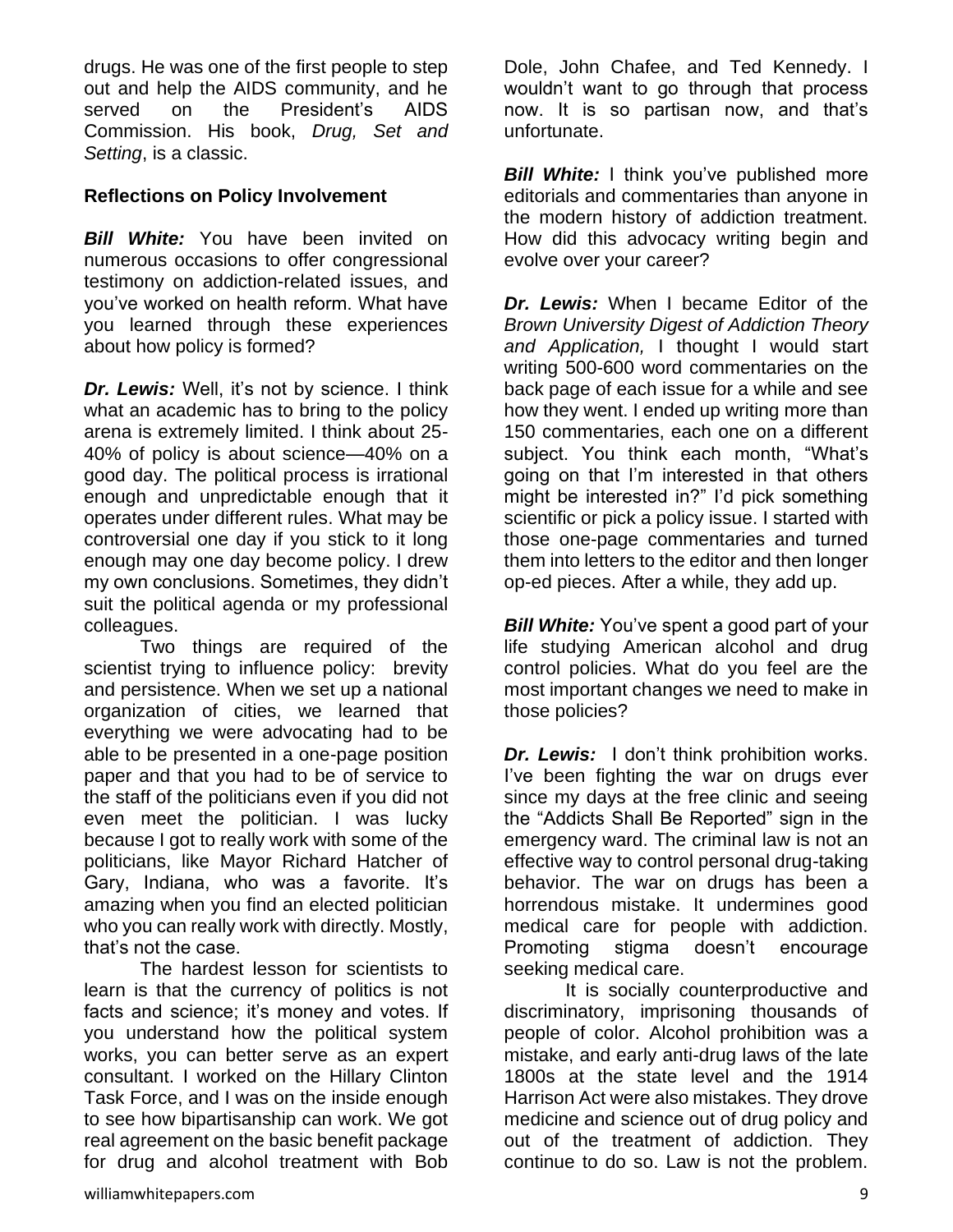We need strong regulation to prevent drug harms. The problem is using the criminal drug laws, particularly possession penalties (we had no possession penalties in alcohol prohibition).

Now, this is not the most popular view within medicine or in society, but I've held that view since the 1960s. I'm actually more conservative than a lot of my reform colleagues. I think that supply control is very important in terms of access and age of first use, but I do not believe that people should be punished with a criminal law for what they decide to put into their own bodies. That is the position I have advocated for years through my role on the Board of Directors of the Drug Policy Alliance and its predecessor, the Drug Policy Foundation. I've received quite a bit of criticism for this point of view, but that's the breaks. That's the way I see it.

**Bill White:** In 1997, you designed and then served as Project Director of the Physician Leadership on National Drug Control Policy. Could you describe this project and some of its accomplishments?

*Dr. Lewis:* I tried to fill a vacuum. We didn't have the leadership of medicine speaking out about issues such as the need for more addiction treatment and fewer addicts in prisons. In order to get the leadership of medicine, we couldn't go directly after drug law reform. Several of the physician leaders did not want to even talk about harm reduction (even though I thought harm reduction is how doctors manage all chronic diseases). We recruited former surgeon generals, medical school deans, the leading medical editors, and heads of virtually every major medical society. It was a top-level medical leadership group. We focused primarily on advocacy for the expansion of addiction treatment in our work with Congress and the administration. Some people credited us during the Bush administration of helping to get more money for treatment, and I think we probably deserve at least a piece of the credit for that and for turning public perceptions toward treatment and away from prison. We later expanded the group to include leadership of law and that helped us get our message across even more.

#### **Addiction as a Chronic Disorder**

*Bill White:* In 2000, you co-authored an article with Tom McLellan, Charles O'Brien, and Herb Kleber in the *Journal of the American Medical Association* on addiction as a chronic medical illness. How did this article come about, and how do you view its subsequent influence?

*Dr. Lewis:* One of the ways the Physician Leadership on National Drug Policy spread the word was by going public with the leading researchers in the field testifying before a panel from the medical leadership at the National Press Club. Tom McLellan was one of the people we invited. He and Charles O'Brien from the University of Pennsylvania had published research comparing the outcomes of addiction treatment to the outcomes of other chronic diseases. Tom presented this work to the PLNDP panel. The Associated Press carried the story in 600 papers nationwide. After the hearing, Tom and I talked, and he decided to do further analysis of the data Tom did that, added a genetic analysis, called me back, and said, "Guess what? It's even better than I thought. As a matter of fact, addiction treatment outcomes fare as well if not better than treatments for asthma, hypertension, and diabetes." The subsequent *JAMA* paper we did obviously had an impact based just on the number of times that it's cited. As for its larger influence, you can judge that better as a historian.

*Bill White:* I believe it is one of the most important papers published on addiction of the last half-century. As you reflect back over the work you did with Tom and others, what conclusions have you come to about how we would treat addiction if we really believed it was a chronic disorder?

*Dr. Lewis:* I think that this distinction between acute and chronic disorders and the differing approaches to their treatment is critically important. People still think detox is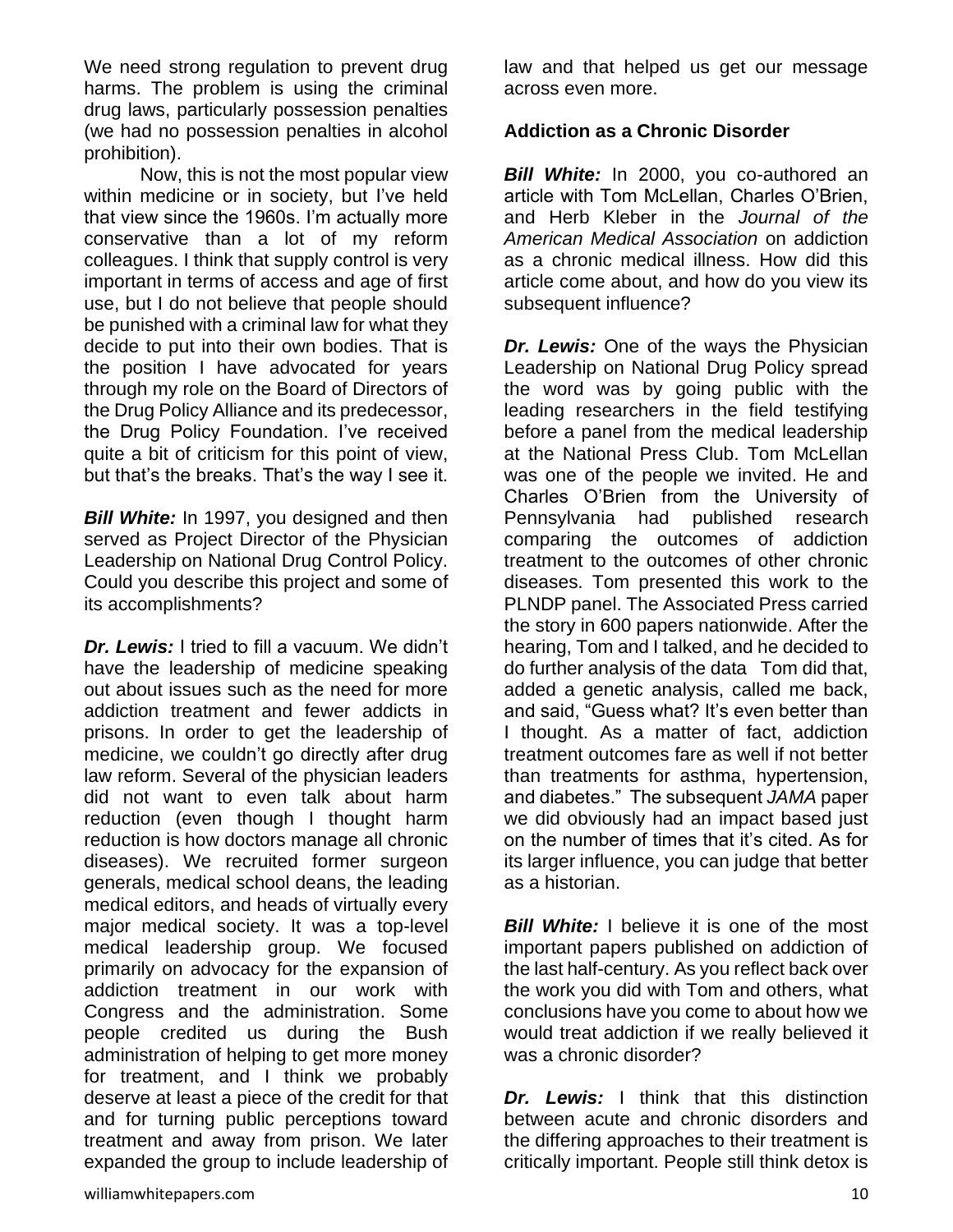a treatment for addiction, and they don't understand why many people treated for addiction do not get better following a single brief episode of treatment. So, the comparison with other chronic illnesses is very helpful in getting people to understand the need for sustained recovery management. And seeing addiction and its treatment in this way can decrease the related stigma because you are comparing them to other things people are familiar with. It would certainly redefine the idea of treatment failure and take the edge off the propensity to want to punish people who return to problematic use following treatment. We should also celebrate the potential for full recovery. Just because addiction is understood as a chronic disorder does not mean that recurrences of active addiction will be experienced by everyone following stabilization. It just means that there would be sustained attention and support for recovery over an extended period of time. That's what we do with all chronic diseases.

# **NCADD**

*Bill White:* You joined the Board of Directors of the National Council on Alcoholism and Drug Dependence (NCADD) in 1995 and became Board Chair for two terms in 2004. How do you view NCADD's history and evolution as an advocacy organization?

*Dr. Lewis:* I seem to be drawn to historic organizations from my involvement at the Washingtonian Center for Addictions to my involvement with NCADD that Marty Mann founded in 1944. The fact that it is the oldest recovery advocacy organization in the US doesn't necessarily solve our current challenges. NCADD has a wonderful history and has chapters widely spread across the country that have tried to extend Marty's legacy. All advocacy organizations have their ups and downs, and NCADD is now on an upward trend. At the time I was Board Chair, NCADD, Faces and Voices of Recovery, and the Johnson Institute were all about the same size. Faces and Voices is highly successful at constituency-building

and policy advocacy within the political system. NCADD is highly successful in delivering referral and treatment services, and the Johnson Institute was very influential in defining recovery and working with clergy.

One of the things that I saw as a nobrainer that turned out to be a controversial no-brainer was to combine all these efforts into a single national advocacy and recovery organization. I managed to get representatives from two of the three boards (Johnson Institute and NCADD) to meet. And after that meeting, it seemed like an even better idea. I brought it to the entire NCADD board, and the whole thing sort of collapsed out of concern about what would happen with the NCADD brand and the local affiliate chapters. I was criticized for going ahead without full board involvement, so I took a lot of heat for it. The Johnson Institute subsequently went to Hazelden.

This idea has not gone away. I think it makes perfect sense that NCADD and Faces and Voices of Recovery, whether they merge or not, should operate as one recovery and advocacy operation. I don't know whether that will happen, but it should.

# **Handling Controversy**

*Bill White:* You've taken on some of the most controversial issues in the field in your speeches and writings. What have you learned about how to influence and survive the personal and political push back that those stances have triggered?

*Dr. Lewis:* I think I'm helped by working in a university. I'm very interested in the ideas of the opposition. I do listen and try to find areas of common ground. I want to understand the reasons for opposition as well as I understand my own position, but I do not change my position to make somebody else happy. I try to incorporate the views of others in explaining why I've reached certain views, and I certainly don't take opposition to my ideas personally.

*Bill White:* You seem to have been able to maintain very respectful relationships across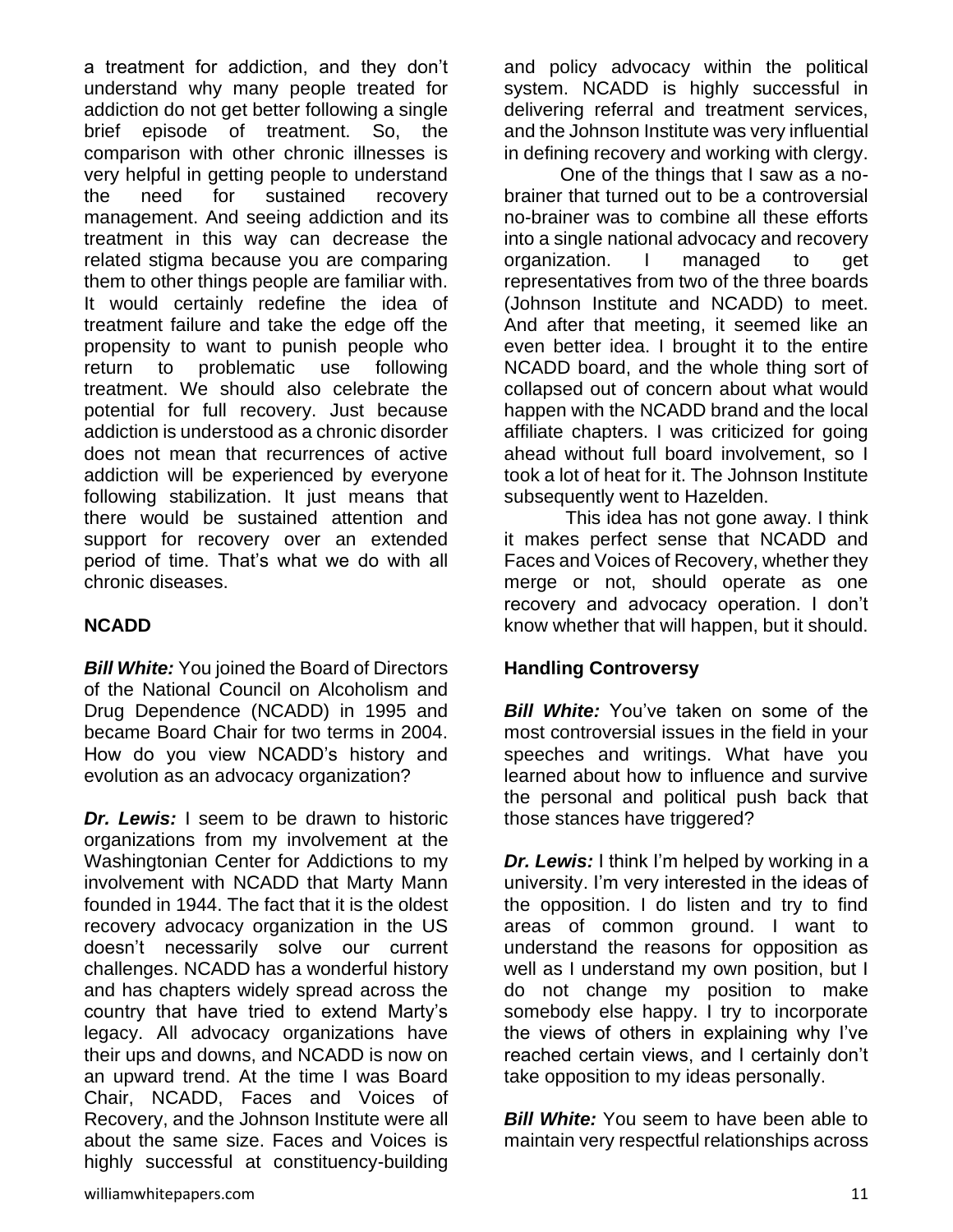all the field's ideological divides. That's a rare quality.

*Dr. Lewis:* Teaching classes with a lot of student heterogeneity is good preparation for this. I've tried to engage students who come with widely varying ideas about these issues in some quite deep discussions, and it's important to recognize that students' feelings can be hurt in this academic arena. They pretend to be very tough, but they're not. You have to be a good listener, and you can't criticize someone in such a public forum. So that's been the training ground that I took into the political arena with mayors and governors and people from the White House. And most important of all, I have learned not to ever take disagreement personally. I just don't.

#### **Status and Future of the Field**

**Bill White:** How would you characterize the state of addiction treatment in the field in 2011?

*Dr. Lewis:* I think it's doing pretty well in spite of a lot of pressure, particularly economic pressure. The field has good diagnostic and patient placement criteria, which I think are major advances. We have a focus on families that you do not often see in mainstream medicine. Our treatment outcomes are not great, but they are comparable to other chronic diseases. However, when we talk about evidencebased treatment, we're not very good at operationalizing transfer of the scientific advances to clinical practice. Our resistance to pharmacotherapy in the treatment of addiction will hurt us and impede our ability to become part of mainstream medicine. Our counselors, compared to the mental health field, are not as rigorously trained as we wish. That's going to be a problem because our field is being somewhat ingested by the mental health field. We're going to have to live in that context both politically and clinically. We're going to have to figure out how to operate as one integrated delivery system. That is going to require major changes in training for all addiction

professionals. We are making some advances now integrating substance use disorder screening and treatment into primary care, but we still have a long way to go. The formation of ABAM should bring clarity to the need for addiction medicine specialists. Parity and health care reform should also help.

#### **Personal Legacy**

**Bill White:** What have you most liked about working in this field for more than four decades?

*Dr. Lewis:* I obviously enjoy having worked in educational institutions like Harvard and Brown and setting up the Center for Alcohol and Addiction Studies. Undergraduate teaching has been the most fun for me. I taught a college course entitled "Addiction in the American Consciousness" for years at Brown. It was my vacation from a lot of medical education. Nothing beats working with colleagues and the friends that I've made over the course of my career. I've also enjoyed working to overcome the many policy challenges our field faces, which of course have changed, from decade to decade.

*Bill White:* Is there any advice you would offer for someone who is considering devoting their life to work in this field?

*Dr. Lewis:* I think it's a good time to enter the field because the treatments are going to continue to improve. I think the reforms of the health care system, no matter what form they take—state level, federal level, mandated, not mandated—are going to include attention to alcohol and drug disorders because of the growing realization of their close connection to so many other health conditions. The prognosis for every chronic illness is influenced by mental health and substance use disorders. That's where medicine is heading—a melding of what we've been teaching in public health all these years. We are moving toward the integrated care of whole individuals, families, and communities. I don't see anything